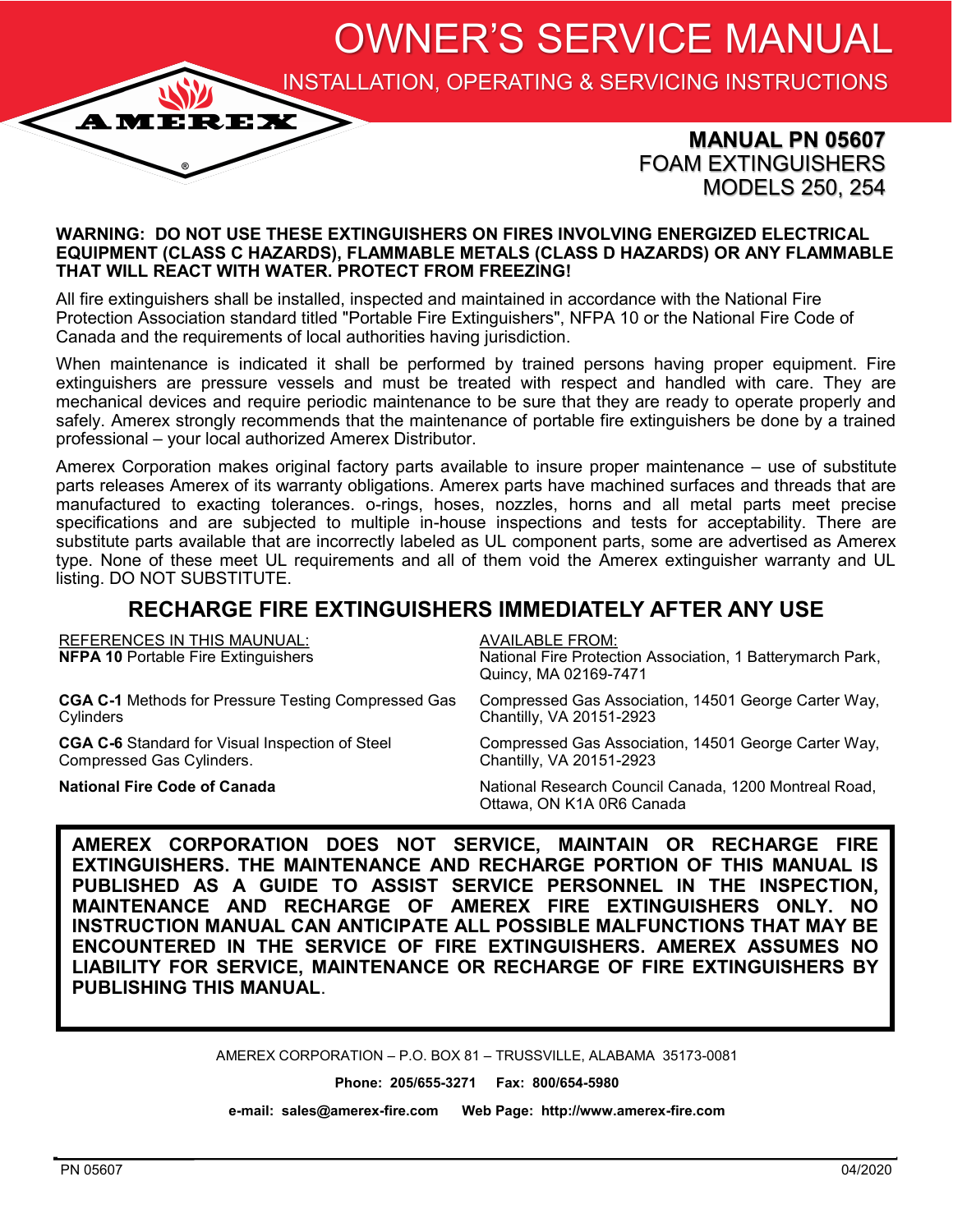# **INSPECTING THE EXTINGUISHER**

This extinguisher must be inspected at regular intervals (monthly or more often if circumstances require) to insure that it is ready for use.

**INSPECTION** - A "quick check" shall be made of the extinguisher for the following:

- 1. Located in designated place.
- 2. No obstructions to access or visibility.
- 3. Operating instructions on nameplate (label) and facing outward.
- 4. Tamper seal not broken or missing.
- 5. Determine fullness by weighing or "hefting".
- 6. Examine for obvious physical damage, corrosion, leakage or clogged nozzle.
- 7. Pressure gauge reading in the operable area.

## **MAINTENANCE – SERVICE PROCEDURE**

MAINTENANCE At least once a year (or more frequently if indicated by an inspection), maintenance shall be performed. Maintenance is a "thorough check" of the extinguisher. It is intended to give maximum assurance that an extinguisher will operate effectively and safely. It includes a thorough examination and any necessary repair or replacement. It will normally reveal the need for hydrostatic testing.

- 1. Clean extinguisher to remove dirt, grease or foreign material. Check to make sure that the instruction nameplate is securely fastened and legible. Inspect the cylinder for corrosion, abrasion, dents or weld damage. If any of these conditions are found and you doubt the integrity of the cylinder, hydrostatically test, using the proof pressure method and a suitable cage, in accordance with CGA Pamphlet C-1 and NFPA 10. NOTE: When cleaning avoid use of solvents around the pressure gauge. They could seriously damage the plastic gauge face.
- 2. Inspect the extinguisher for damaged, missing or substitute parts. Only factory replacement parts are approved for use on Amerex fire extinguishers.
- 3. Check the date when last recharged. **The foam charge must be replaced every three years with the proper Amerex charge (Model 502/504 AR-AFFF charge for models 250, 252 and 254).** If the extinguisher is to be hydrostatically tested, do not reuse the charge even if within a three year cycle (the foaming action will make it almost impossible to get complete charge back into the extinguisher).
- 4. Weigh extinguisher and compare with weight printed on the "Weigh Block" section of the nameplate (label). Recharge extinguisher if weight is not within the indicated allowable tolerances.
- 5. Check the date of manufacture on the extinguisher hanger loop or on the extinguisher nameplate. Cylinder must be hydrostatically tested every 5 years to the test pressure indicated on the label.
- 6. Visually inspect the pressure gauge:
	- a. If bent, damaged or improper gauge, depressurize and replace
	- b. If pressure is low, check for leaks
	- c. If over pressurized (overcharged), depressurize (discharge) and follow recharging instructions.
- 7. Inspect the footstand (base). If cracked or broken replace with proper footstand.
- 8. Inspect pull pin for freedom of movement by breaking the tamper seal and removing the pin. Replace the pull pin if bent or if removal is difficult.
- 9. Inspect discharge lever for dirt or corrosion that might impair freedom of movement. Inspect carrying handle for proper installation. If lever, handle or rivets are damaged or distorted, replace with proper Amerex part(s).
- 10. Remove hose assembly, inspect hose assembly for damage, replace as necessary. Blow air through hose assembly to insure passage is clear of foreign material.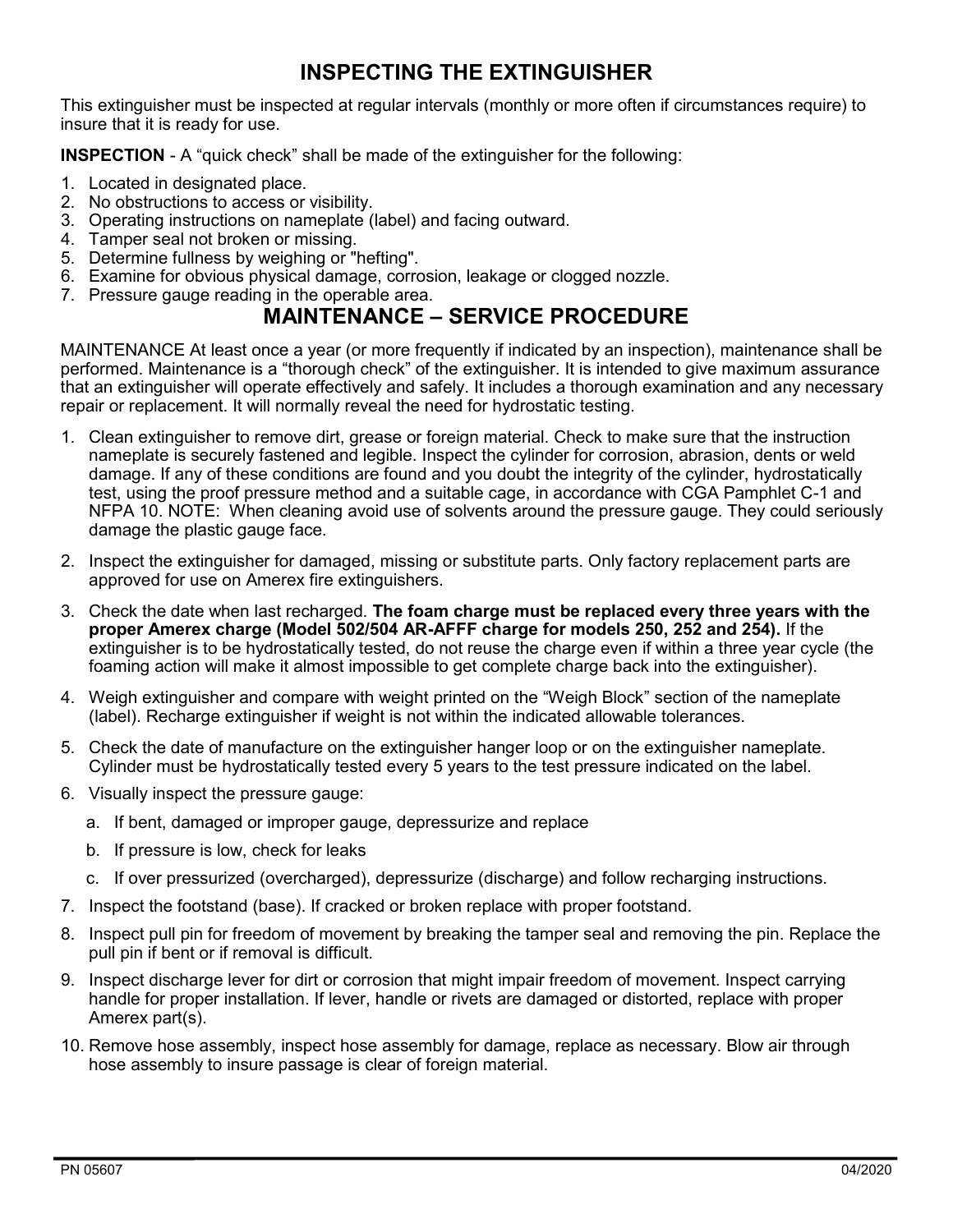- 11. Inspect the valve assembly for corrosion or damage to hose thread connections. Replace valve assembly or component parts as necessary following the proper depressurization and recharge procedures.
- 12. Install hose and nozzle assembly.
- 13. Install new tamper seal and record service data on the extinguisher inspection tag.
- 14. Rehang the extinguisher on the wall hanger bracket making sure that it fits the hanger bracket properly replace the bracket if necessary.

### **RECHARGE**

RECHARGING is the replacement of the extinguishing agent and includes the expellant for this type of extinguisher.

**THE FIRE EXTINGUISHING AGENT IN THIS EXTINGUISHER MUST BE COMPLETELY REPLACED EVERY THREE YEARS**. Use only the Amerex Model 502/504 AR-AFFF charge to retain the UL approval and manufacturer's warranty. Substitute charges could make the extinguisher less effective.

#### **WARNING:**

- a. Before attempting to recharge be sure this extinguisher is completely depressurized.
- b. Use a regulated nitrogen pressurizing source. Set the regulator no more than 25 psi (172 kPa) higher than the gauge operating pressure.
- c. Check and calibrate regulator gauge at frequent intervals. The regulator gauge shall be used to determine when the intended charging pressure has been reached. Do not use the extinguisher gauge for this purpose.
- d. Never leave an extinguisher connected to a regulator of a high pressure source for an extended period of time. A defective regulator could cause the cylinder to rupture due to excessive pressure.

### **RECHARGING PROCEDURE**

- 1. Complete the "Maintenance-Service Procedure", items 1 thru 11.
- 2. Discharge all remaining pressure and foam solution.
- 3. Remove the valve assembly and disassemble by removing downtube assembly, spring and valve stem from the valve assembly. Remove the collar o-ring from the valve assembly. Remove collar o-ring from the valve and plastic fill tube from the cylinder.
- 4. Thoroughly rinse all parts with clean water and wipe dry with a soft cloth. Inspect the valve components and replace the collar o-ring and valve stem with new components. Lubricate the collar o-ring and small oring on the valve stem with V-711 (do not lubricate the valve stem seal). Inspect the downtube. If it is cracked or deformed replace with proper downtube (see Parts List). Inspect downtube o-ring, replace if necessary.
- 5. Rinse the cylinder with clean, fresh water and inspect the interior following CGA Visual Inspection Standard C-6.
- 6. Firmly replace the plastic fill tube.
- 7. Refill the extinguishers as follows:
	- a. Models 250 and 252 2-1/2 gal. AR-AFFF Premix
		- 1. Fill a clean bucket with 2.33 gallons (8.82 liters) [19.34 lbs. (8.77kg)]of clean tap or distilled water. Continue with steps b2 through b4.
	- b. Model 254 6 Liter AR-AFFF Premix
		- 1. Fill a clean bucket with 1.41 gallons. (5.34 liters) [11.70lbs. (5.31 kg)] of clean tap or distilled water.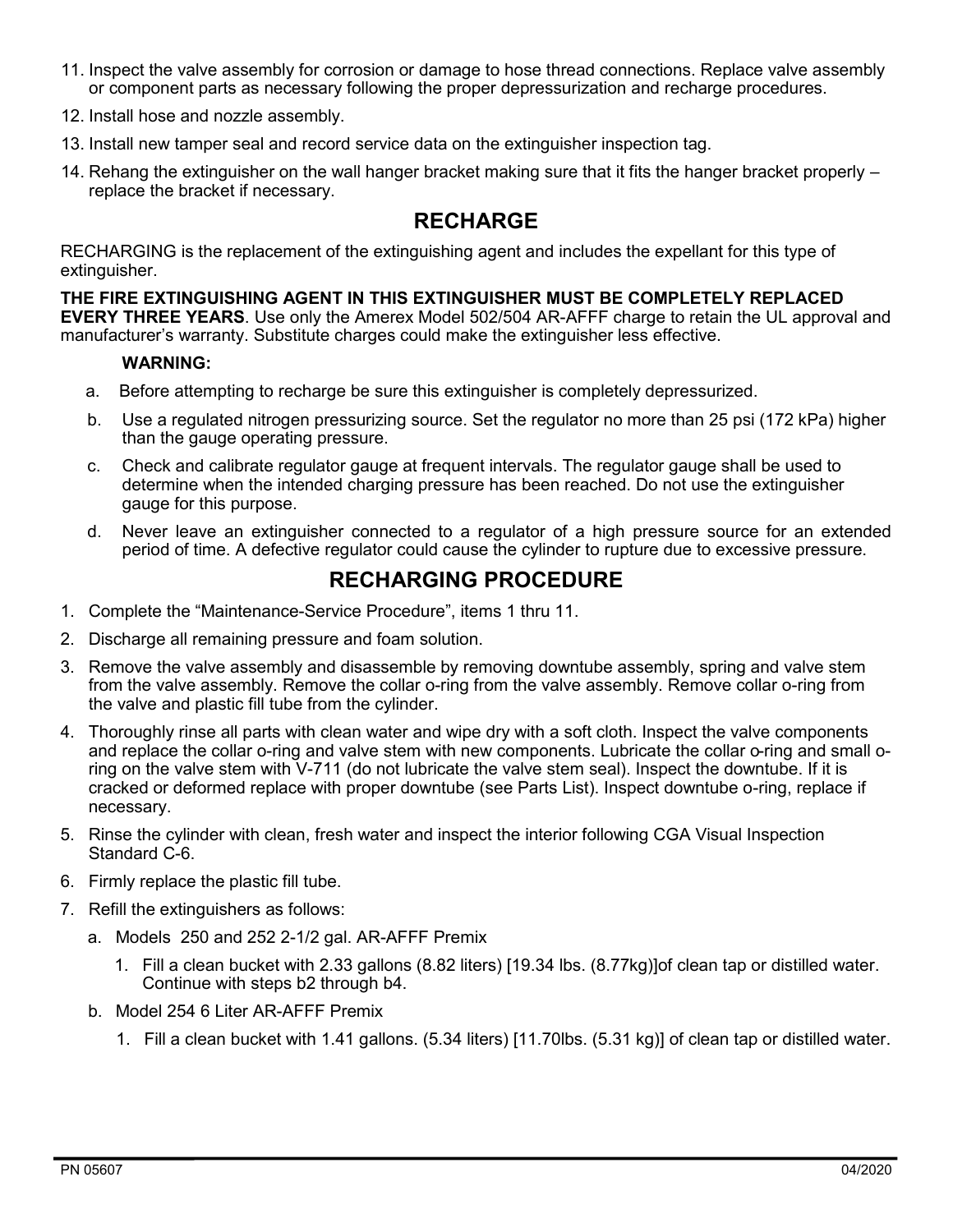- 2. Add an Amerex 502/504 AR-AFFF charge to the water.
- 3. Mix water and foam charge slowly and thoroughly in the bucket (paint stirrer and electric drill work well).
- 4. Pour the well mixed foam charge into the cylinder using a long spout funnel, filling from the bottom of the cylinder to reduce foaming.

### **Alternatively, on an accurate scale**:

- c. Models 250 and 252 2-1/2 gal. AR-AFFF Premix
	- 1. Fill cylinder with 2.33 gallons (8.82 liters) [19.34 lbs. (8.77kg)]of clean tap or distilled water. Continue with steps d2 through d4.
- d. Model 254 6 Liter AR-AFFF Premix
	- 1. Fill cylinder with 1.41 gallons (5.34 liters) [11.70lbs. (5.31 kg)] of clean tap or distilled water.
	- 2. Slowly add an Amerex 502/504 AR-AFFF charge to the water. The liquid level shall now be close to the bottom of the fill tube.
	- 3. If necessary add water very slowly to bring the liquid to this level.
	- 4. Mix water and foam charge thoroughly in the cylinder (a "mix-stir" wine degasser tool and electric drill work well).
- 8. Install a "Verification of Service" collar around neck of cylinder. Install valve assembly to the cylinder and properly align. Shake the extinguisher to assure a thorough mix of the foam solution.

**CAUTION**: TIGHTEN VALVE COLLAR NUT BY HAND ONLY. DO NOT USE WRENCH.

- 9. Install a PN 02141 Fill (Pressurizing) Adapter on the valve outlet (where the hose assembly attaches) and pressurize with nitrogen to 100 psi (690 kPa). The pressure regulator shall be set to no more than 125 psi (862 kPa). Remove Fill Adapter.
- 10. Check the collar, gauge, cylinder welds and valve orifice for leaks using a leak detection fluid or a solution of soapy water. Remove leak detection fluid from the valve assembly by blowing out with air and wipe exterior of the extinguisher to dry.
- 11. Install hose assembly into the operating valve hand tight. Install in hose clip.
- 12. Install pull pin with ring facing front of the extinguisher. Install new tamper seal. Record recharge date and attach new recharge tag.
- 13. Weigh assembled extinguisher and confirm that the total weight is within the allowable tolerances indicated in the Maintenance section on the extinguisher nameplate (label).